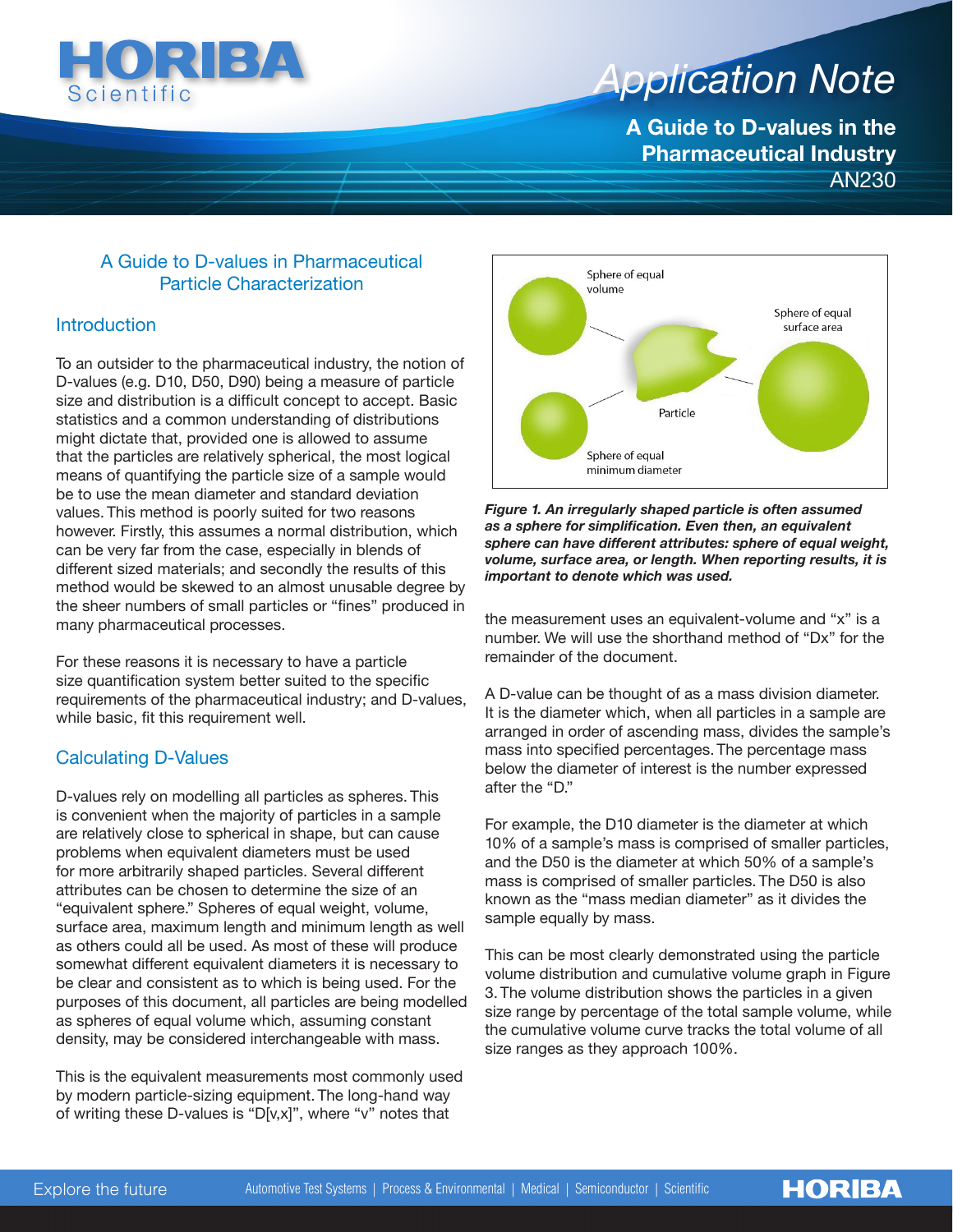

*Figure 2. A visual presentation for describing particle size distribution on a mass based distribution.*



*Figure 3. An overlay of particle volume distribution and cumulative volume graph describing different ways to present the same particle size distribution.*

As the graph shows, the D10, D50 and D90 are given by the X-axis (diameter) value where the cumulative volume curve crosses 10%, 50% and 90% on the Y-axis.

# Practical Methods for Determining D-Values

Although D-values themselves are relatively simple to compute, actually determining them for a real product is a practically challenging process. The main obstacle is in actually quantifying the size of the particles.

#### **Sieve Analysis**

A very commonly used method is to sieve and sort a large quantity of particles into different size ranges and determine the D values based on the mass collected in each range. This is both a simpler and far more cost effective method but it requires a rather time-consuming setup and clean up. Additionally, sieving tends to be less accurate with non-spherical particles, emphasizing the second largest dimension as the vibration applied to move material through the sieves causes particles to orientate themselves optimally to slip through the mesh.

#### **Microscopy**

Perhaps the most obvious and accurate method for determining the size of smaller particles is microscopy. ISO appoints microscopy as the referee technique for diffraction. Unfortunately, the operator time required to analyze a sufficiently large sample to be representative is prohibitive except in the highest value applications.

This drives the desire to automate microscopy. The [PSA300 static image analyzer](https://www.horiba.com/en_en/products/detail/action/show/Product/psa300-1385/) uses a microscope and digital camera to collect images of the particles as the slide is scanned. Samples prepared on slides can include powders, suspensions, or creams. Aerosol delivery forms such as metered dose inhalers or dry powder inhalers can be inspected using static image analysis by actuating the device onto a slide for measurement. In addition, particles in suspension (such as parenterals) can be collected on a filter for characterization. The inherent optical limitation cuts the lower particle size to 0.5 micron and an upper size limit of 1000 micron due to the lack of statistical significance.



*Figure 4. Sieve vibration causes particles to orient itself until the smallest dimension (d<sub>2</sub>) falls through the mesh opening. This technique is cheap but less accurate.*

#### **Laser Diffraction**

Laser diffraction is a mature, and fully automated, in-line method of measuring particle size. As shown in Figure 5, the light-scattering effect caused by particles passing through a laser beam is measured by an array of detectors. The size distribution of the particles can then be calculated using the principle that the angle of diffraction of the light is inversely proportional to the particle size. When dual light sources are implemented, such as with the [Partica LA-960V2](https://www.horiba.com/en_en/products/detail/action/show/Product/partica-la-960v2-1944/), the dynamic size range spans from 10 nanometers to 5 millimeters. For that reason, laser diffraction is one of the most used techniques for solid dose formulation.



*Figure 5. Schematic display for a typical laser diffraction system.*